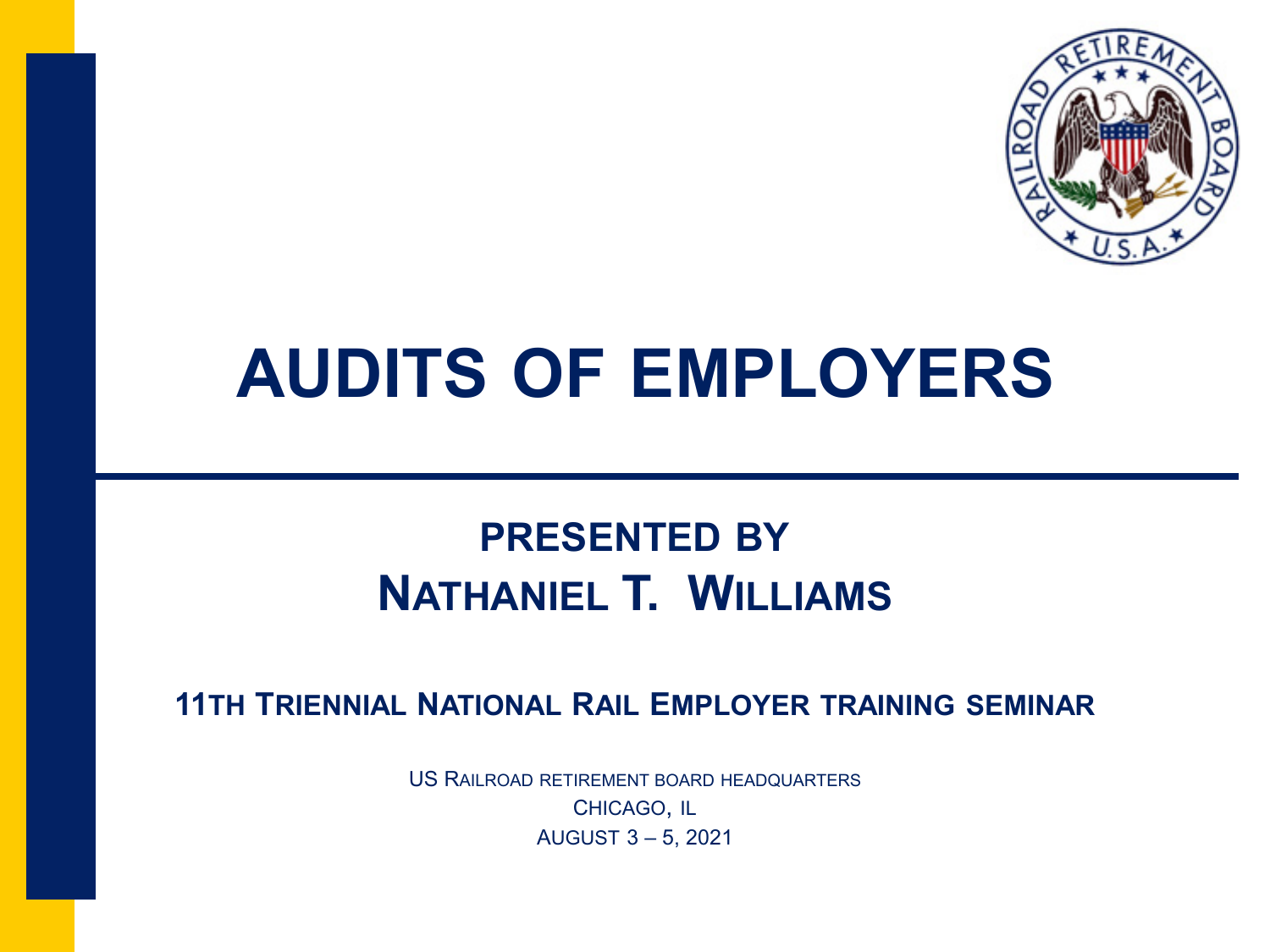### **AGENDA**

- ❖ Audit and Compliance Section
	- Background & Primary Functions
- ❖ Employer Audits
	- **Audit Objectives**
	- **Audit Process**
	- Common Discrepancies
	- **Tips For Success**
	- **Keep It Moving**
- **❖ Confidentiality of Information**
- ❖ RRB and IRS Relationship
	- Memo of Understanding
	- **RRB Audit vs. IRS Audit**

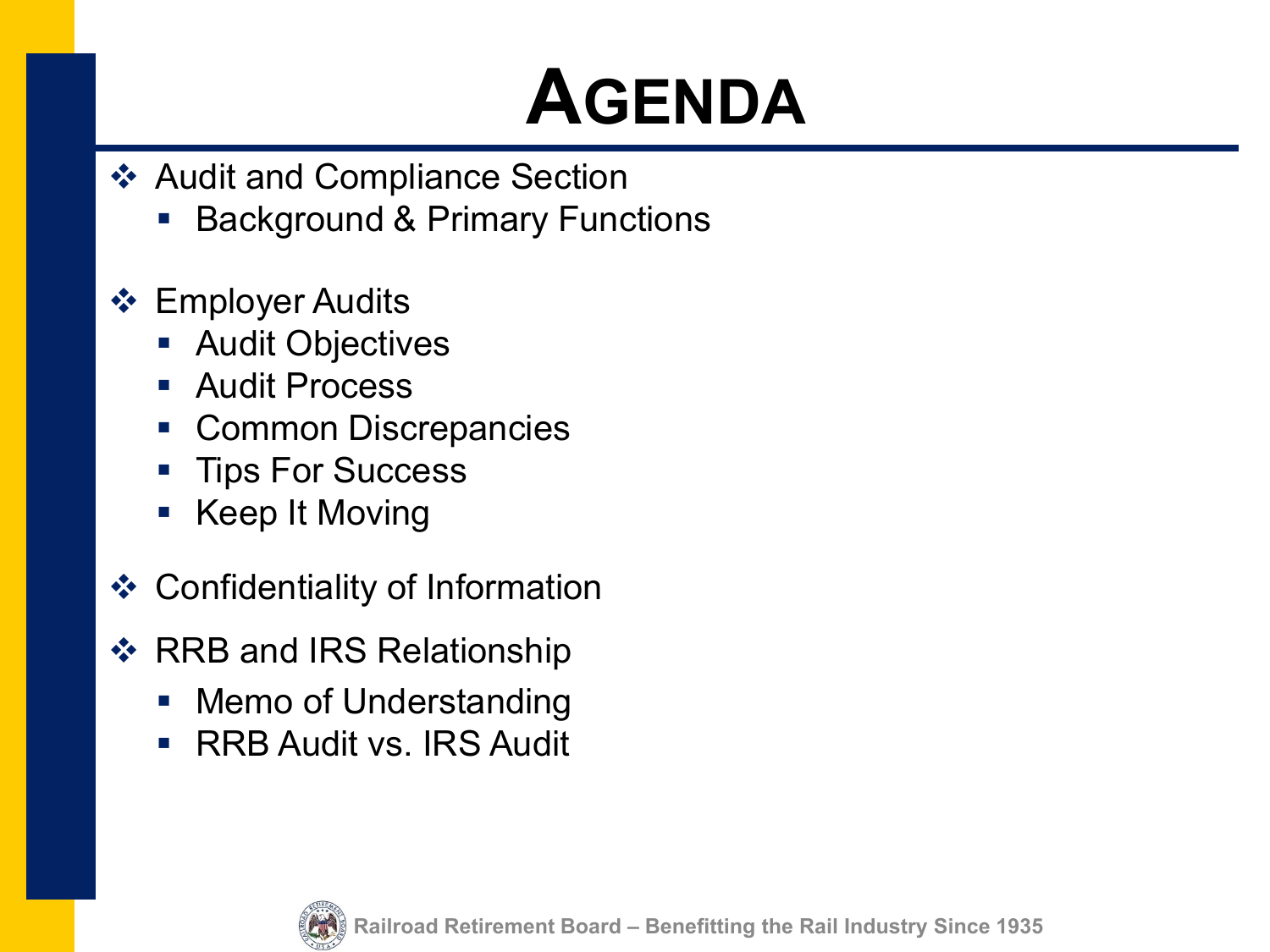## **AUDIT AND COMPLIANCE SECTION**

- Established April 1993
- **❖ RRB's Audit Authority** 
	- Railroad Retirement Act Section 7
	- Railroad Unemployment Insurance Act Section 12
	- **Power to Issue Subpoenas**

#### **❖ Audit Universe**

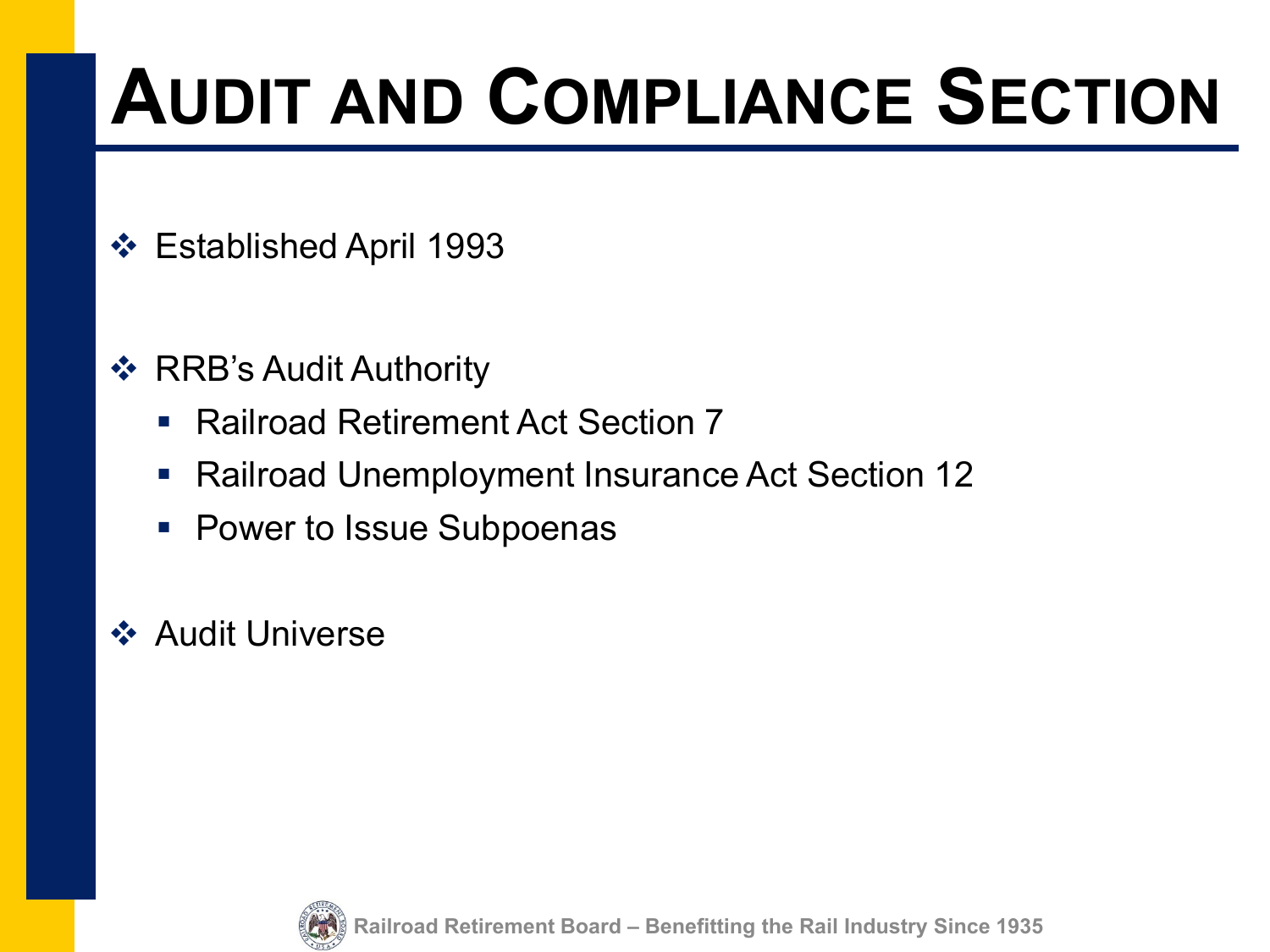### **PRIMARY FUNCTION**

The Audit and Compliance Section (ACS) is responsible for:

Conducting audits of railroad employers



**Railroad Retirement Board – Benefitting the Rail Industry Since 1935**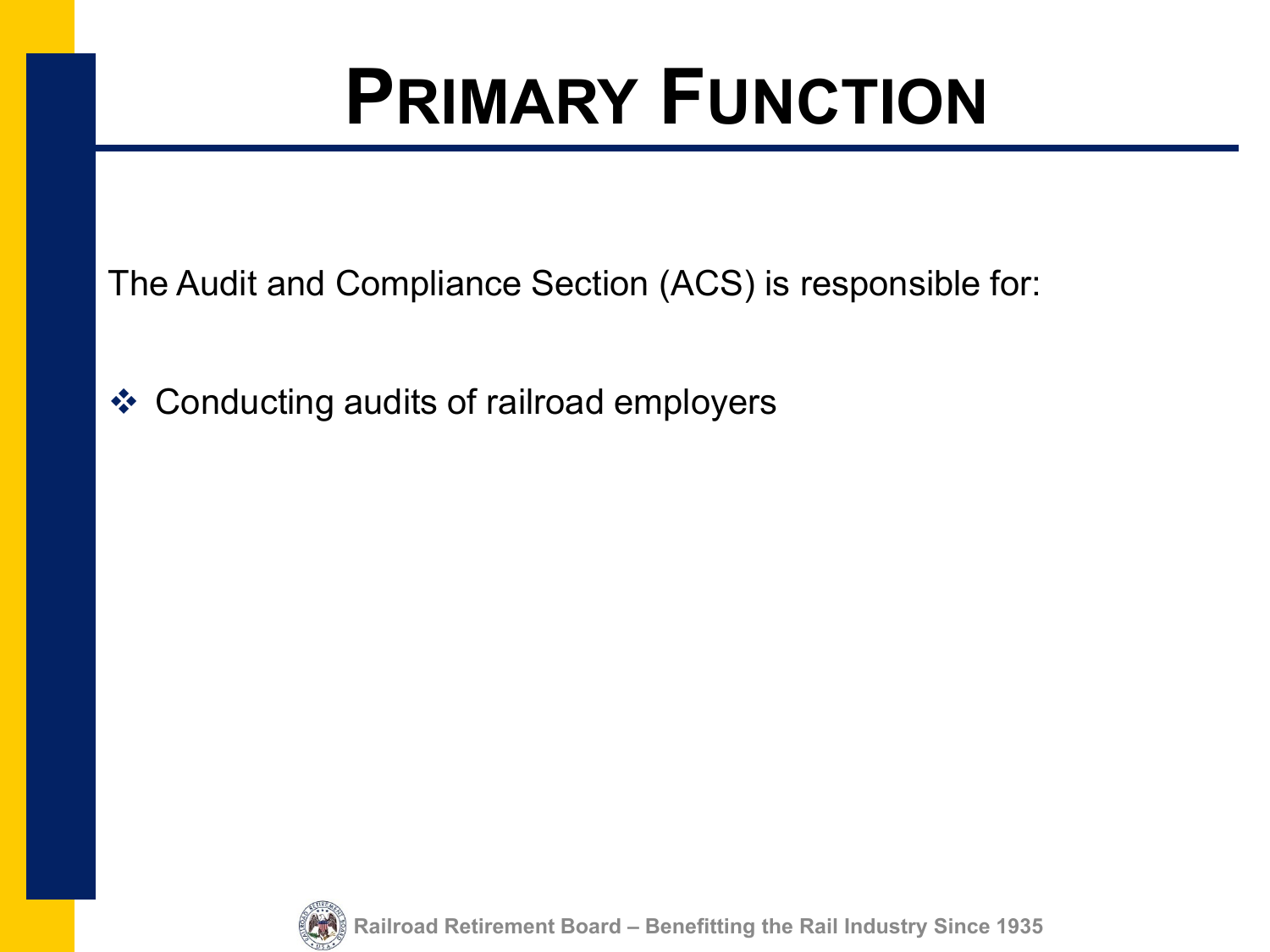

#### **EMPLOYER AUDITS**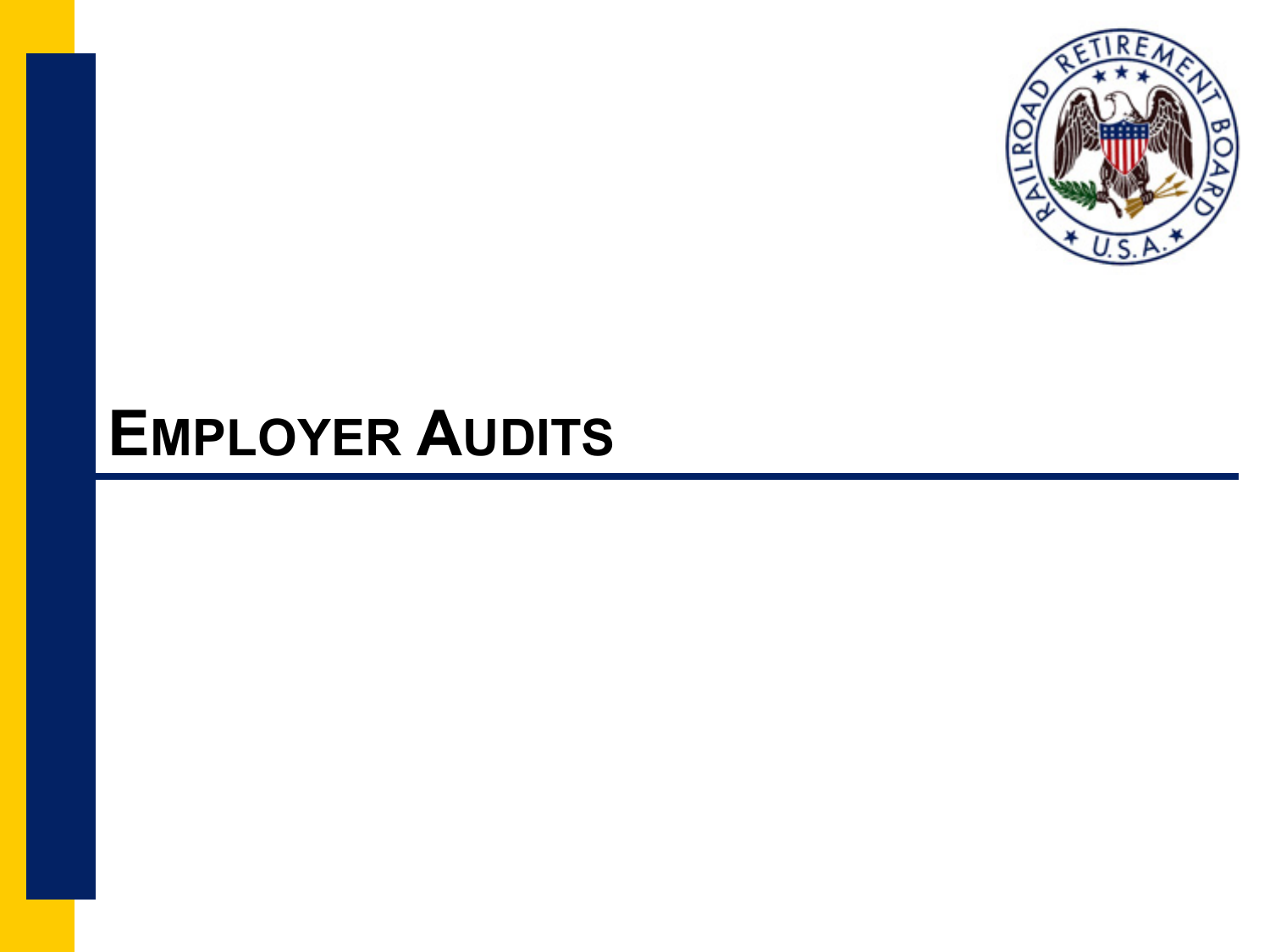## **AUDIT OBJECTIVES**

An employer audit has six objectives:

- 1. To reconcile creditable compensation reported to the RRB with taxable compensation reported to the IRS
- 2. To determine the accuracy of the creditable compensation and service
- 3. To reconcile RUIA compensation on Form DC-1 with the RUIA reported on Forms BA-3 and BA-4
- 4. To determine whether the railroad is making proper and timely contributions for employees covered under the RUIA
- 5. To ensure compliance with Sections 2(f) and 12(o) provisions of the RUIA
- 6. To identify potential coverage issues

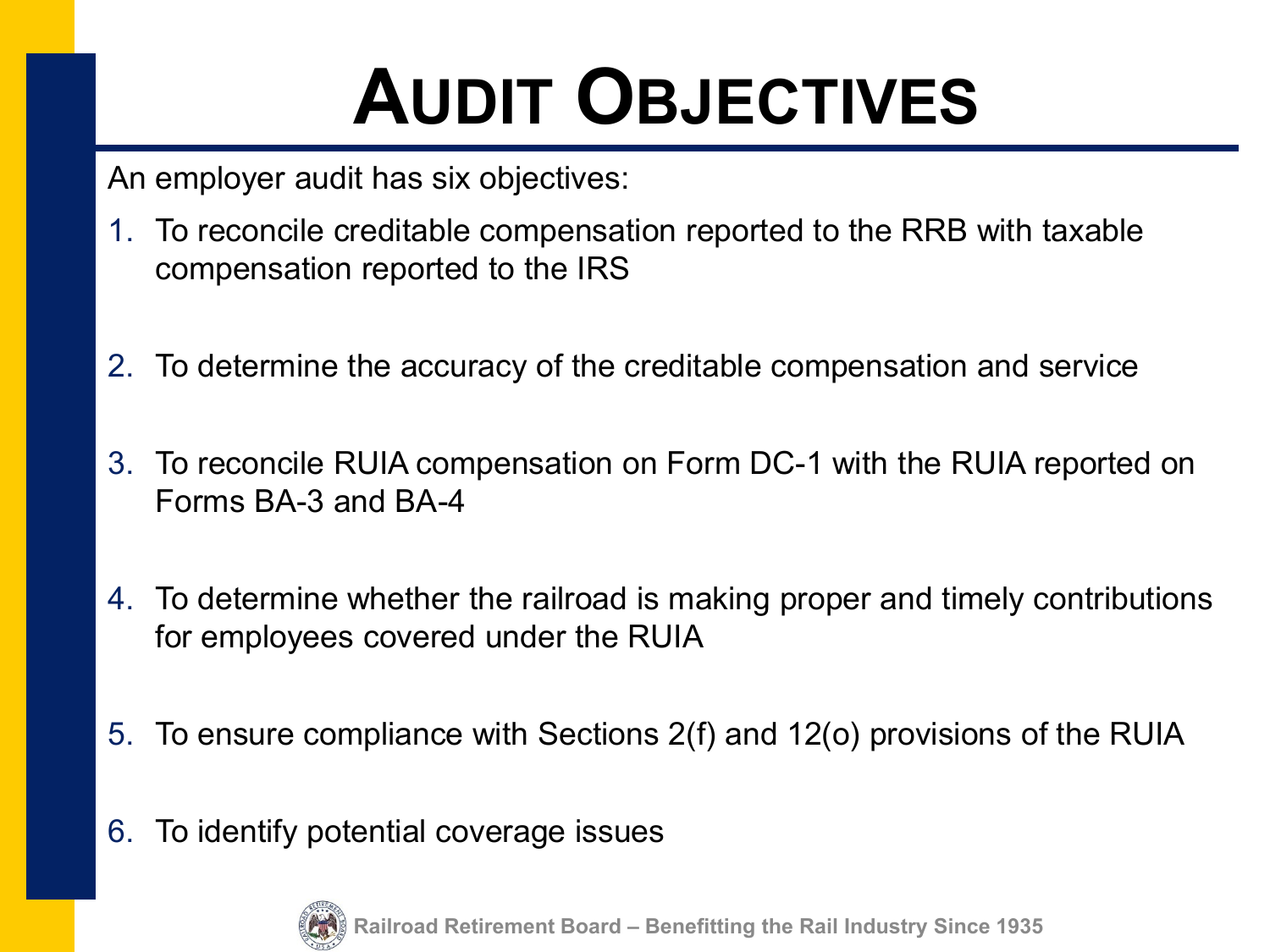#### **❖ Audit Plan**

- Prepare audit plan
- **Submit to CFO for approval**
- Once approved Copies are sent to the Board Members
- $\div$  Employer Notification via Telephone
	- **Announce audit**
	- **Audit objectives**
	- Audit scope
	- **Discuss what records are needed and where they are located**
	- **Secured email messaging system**
	- On-site visit

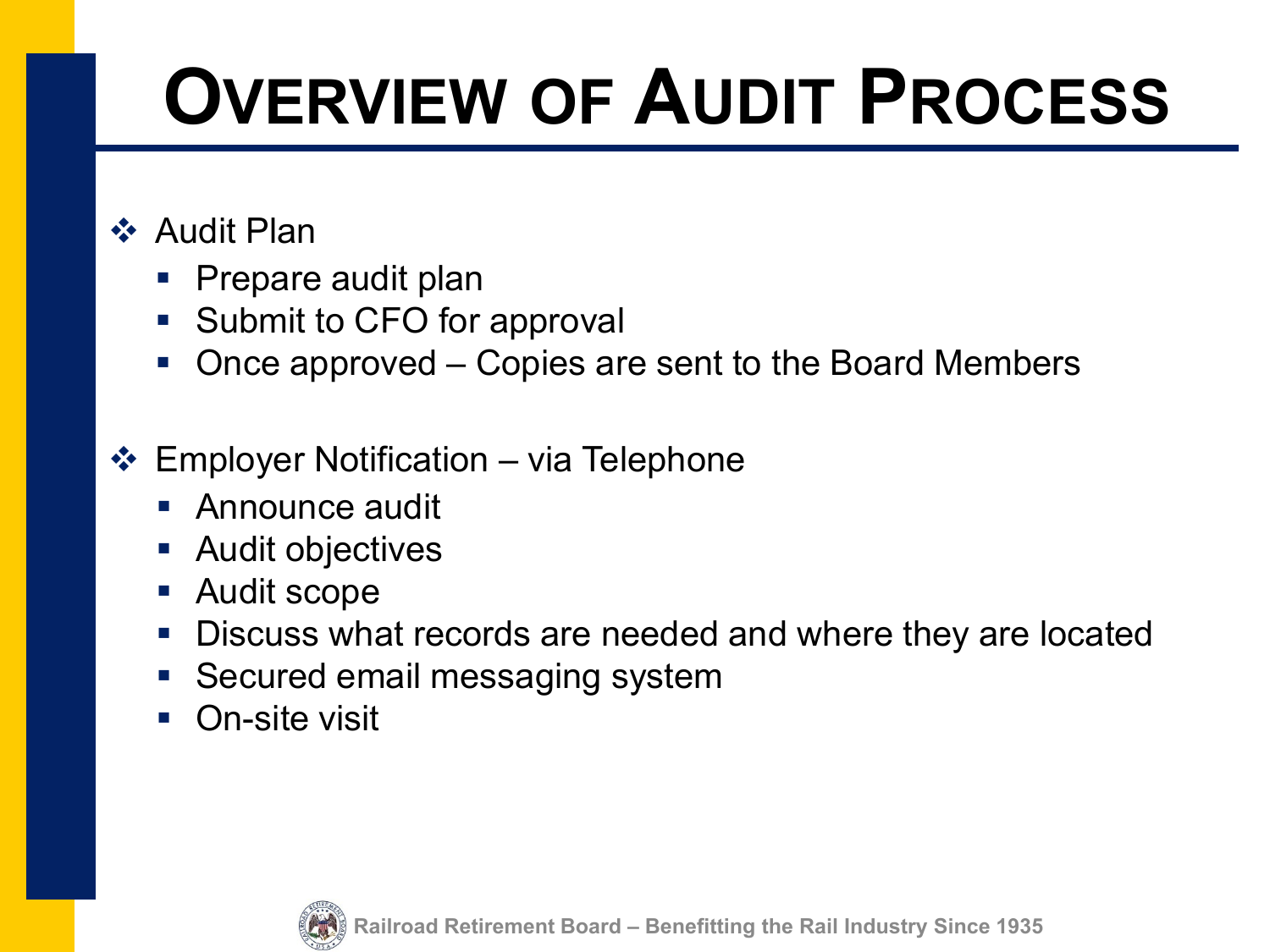#### ❖ Issuance of Audit Confirmation Letter

- **Information Document Request (IDR)**
- **Employer questionnaire**
- Obtain as much of the information needed as possible prior to the on-site visit
- Reduces time on-site
- **Begin reconciliations**

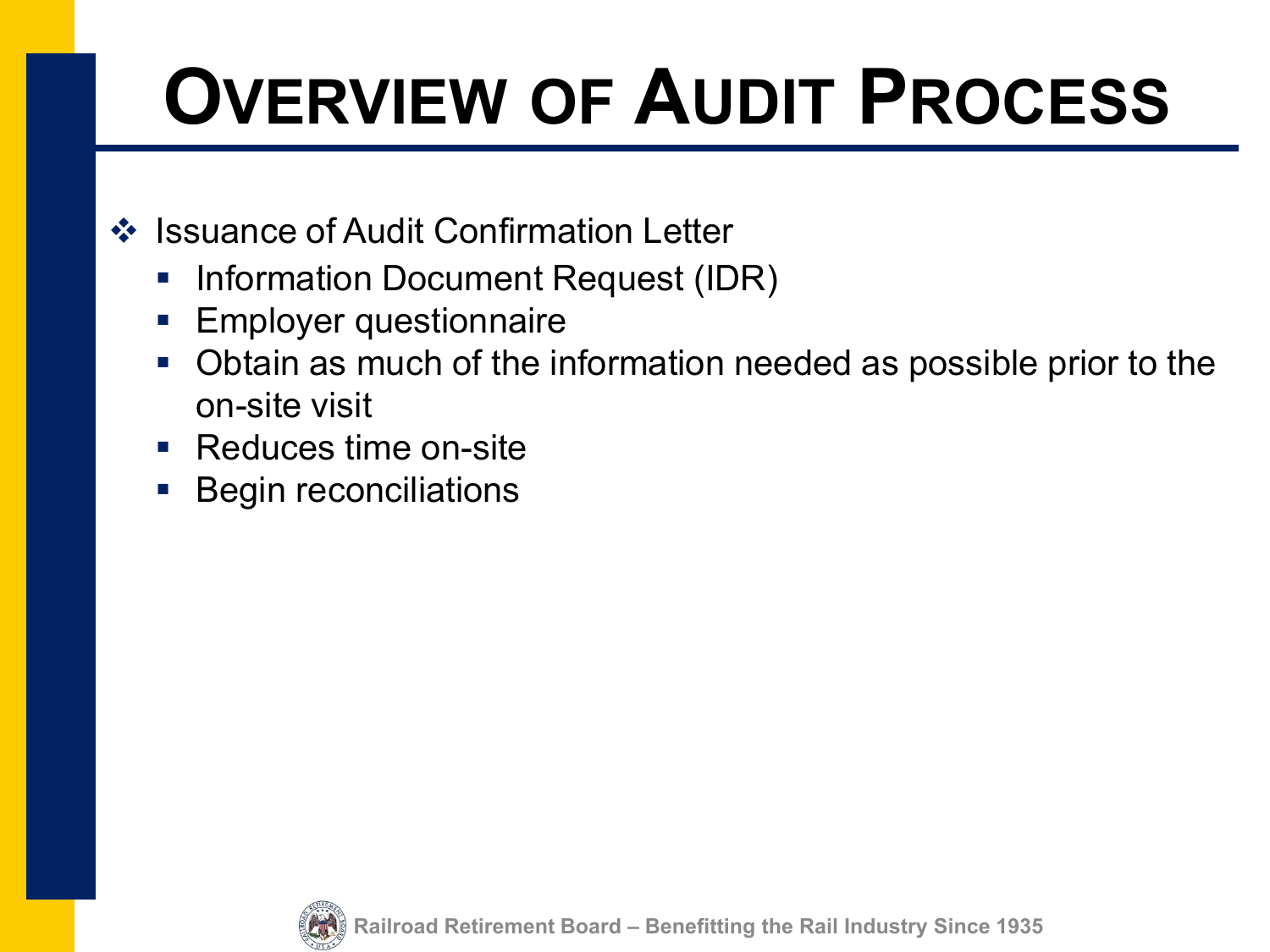#### **❖ On-Site Visit**

- Conduct an entrance conference
- Gain an understanding of the payroll system and payroll records
- Obtain any outstanding IDR requests
- **-** Discuss any preliminary audit findings
- **Answer employer questions**

#### **❖ End of Fieldwork**

- Conduct an exit conference
- **Explain each audit finding and recommendation**
- **Strive to reach management agreement**
- **If employer agrees with the audit finding(s), obtain any adjusted reports**
- **If the employer disagrees with the audit finding(s) they are to provide a** written explanation

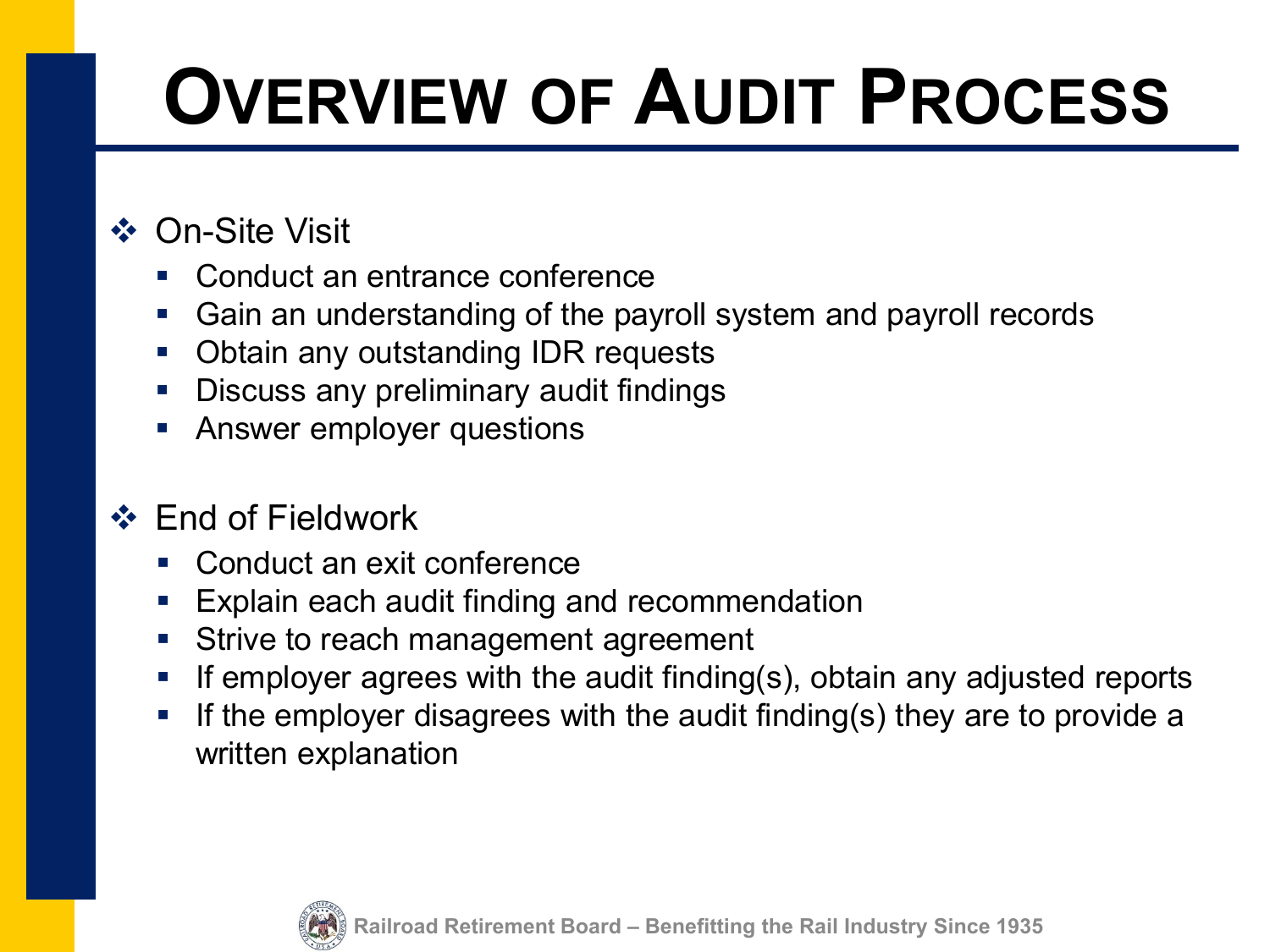#### ❖ Appeals Process

- **Informal conference with the Director of Audit Affairs & Compliance**
- **E.** Conference with the Chief Financial Officer
- **If significant issues remain unresolved, ACS will involve the Office of** General Counsel

#### ❖ Draft Audit Report

- After the closing conference ACS prepares a draft report
- Request employer's written reply to each finding and recommendation 30 days to reply

#### Final Audit Report

- Once reply to draft is received and reviewed Final report is prepared
- The employer's written reply is included as an attachment
- A report is issued to the employer, the bureaus within the RRB, and to the IRS if there are any unresolved issues relating to the Railroad Retirement Tax Act (RRTA)

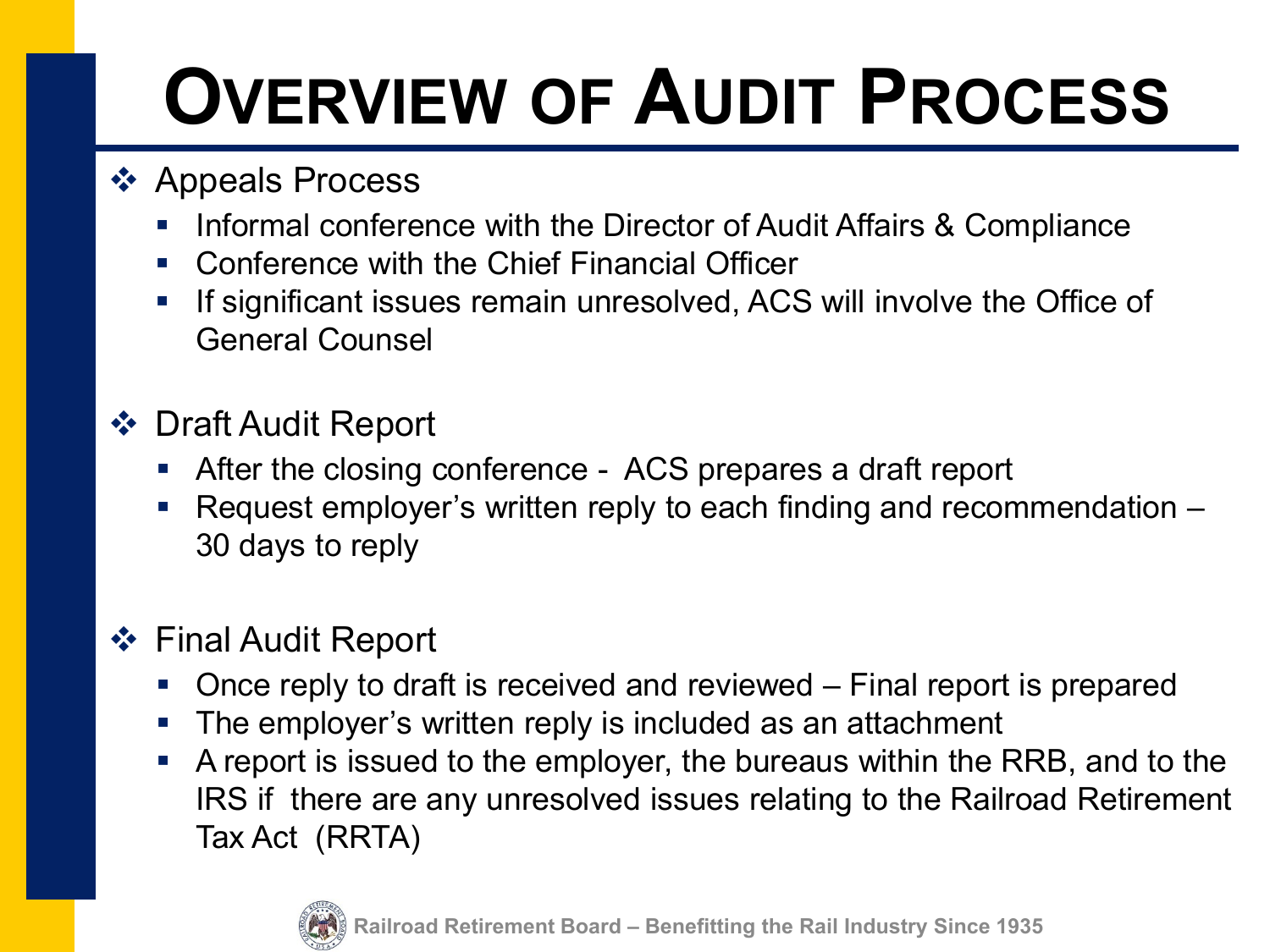## **COMMON DISCREPANCIES**

- Differences Between Creditable vs. Taxable Compensation
- ❖ Inaccurate Reporting of Third Party Sick Pay
- ❖ Untimely Reporting of Separations
- Untimely Reimbursement of RUIA Benefits
- ❖ Inaccurate Reporting of Pay for Time Loss

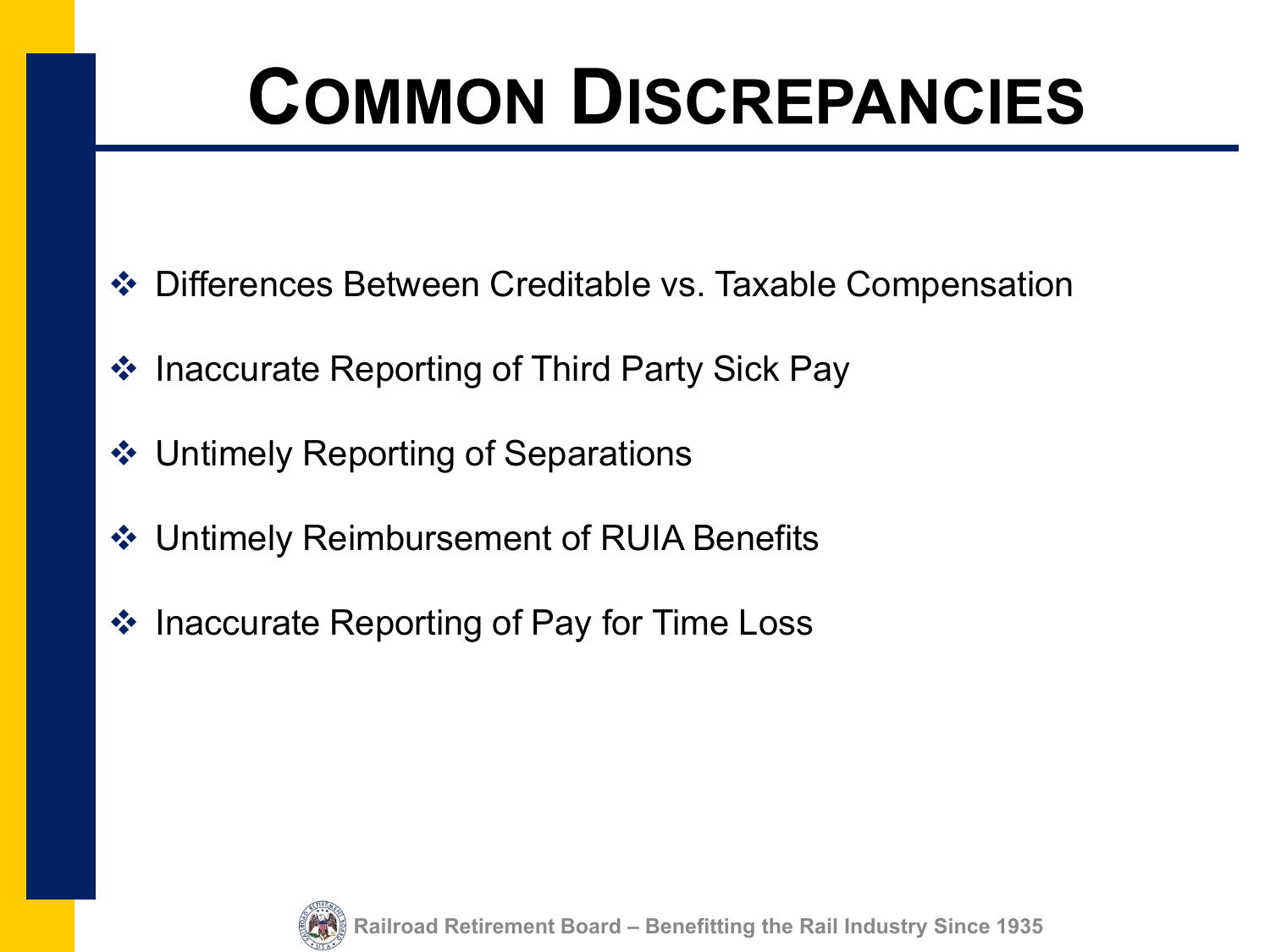## **TIPS FOR A SUCCESSFUL AUDIT**

 $\div$  Read the initial and all subsequent IDRs:

- Ask Questions There is no such thing as a stupid question
- **Delegate items that are not your responsibility**
- **If Identify any items that are not applicable to your railroad**
- ❖ Resolve audit findings during course of the audit

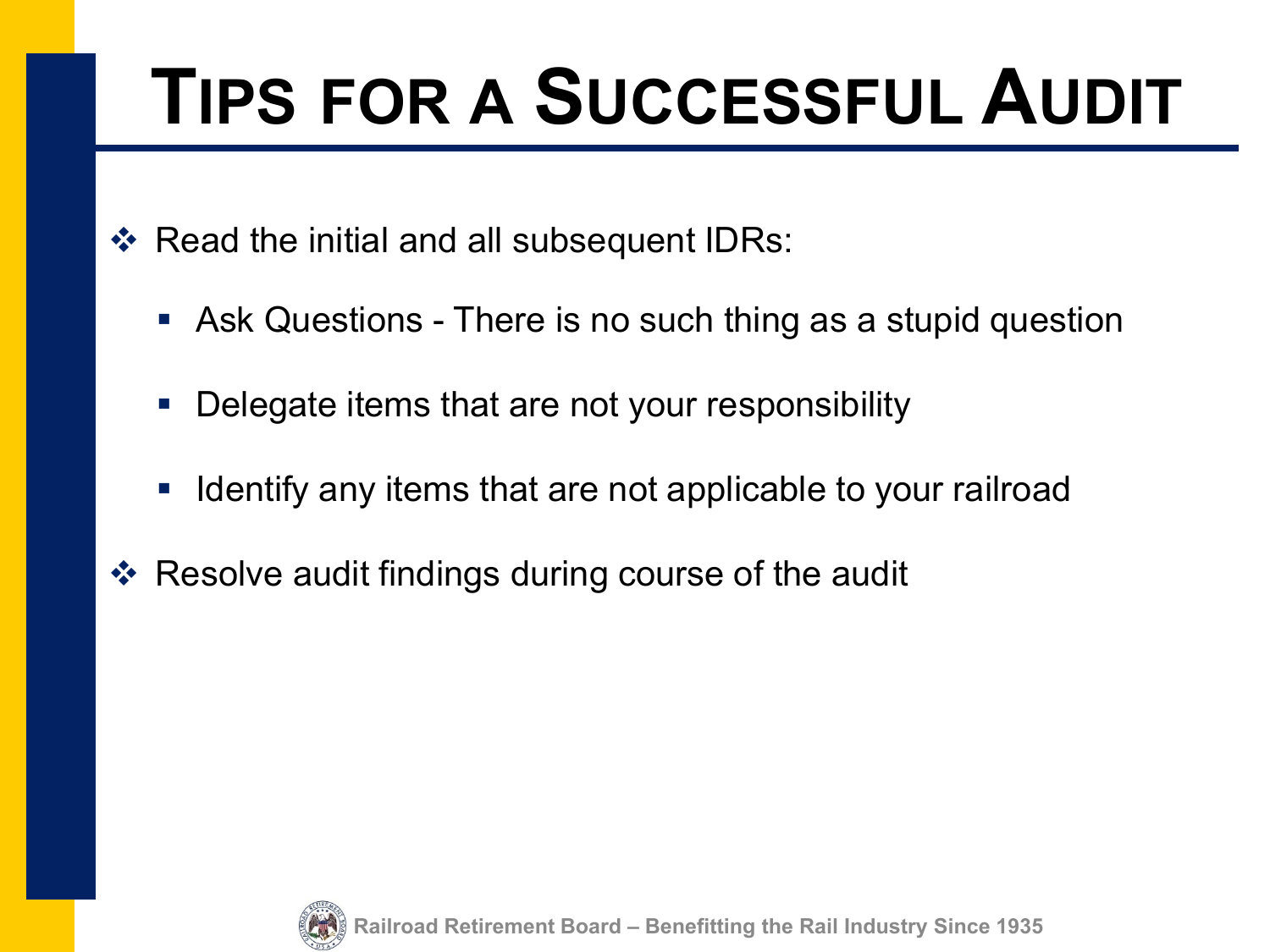



### **KEEP THE AUDIT MOVING**

- $\div$  Keep the lines of communication open
- ❖ Answer questions in a timely manner
- ❖ Provide requested information in a timely manner
- Keep a log of the information you've submitted and the information you need to work on

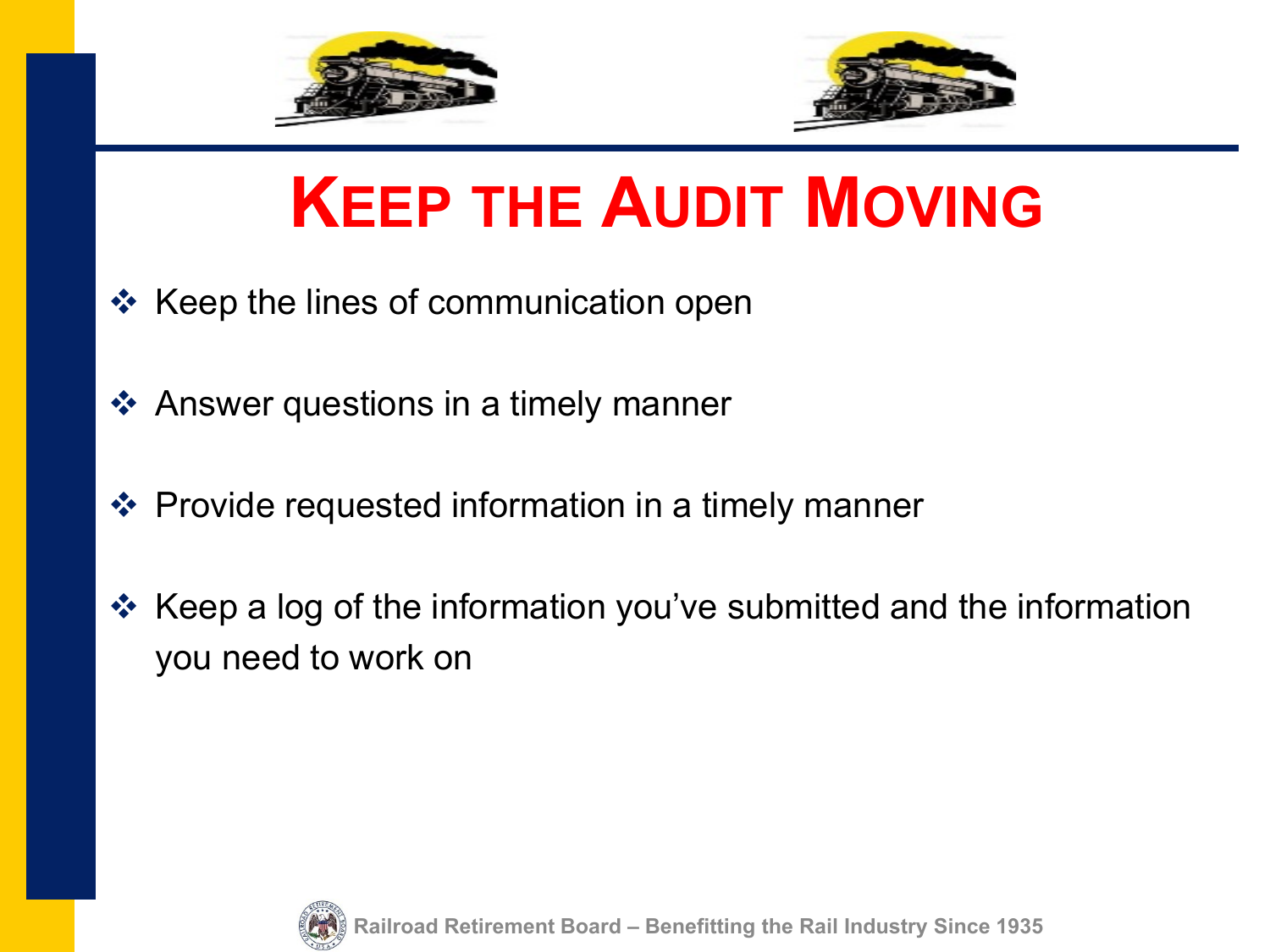### **CONFIDENTIALITY OF INFORMATION**

- ◆ ACS protects the confidentiality of information received during the course of an audit.
- The RRB receives certain Form CT-1 information from the IRS. The nondisclosure provisions of the IRS Code (26 U.S.C. 6103) apply to RRB employees
- RRB regulations incorporate the Privacy Act of 1974, which includes rules on non-disclosure of information about individuals
- Other business information obtained from employers is protected from disclosure
- ❖ ACS uses a secured email messaging system

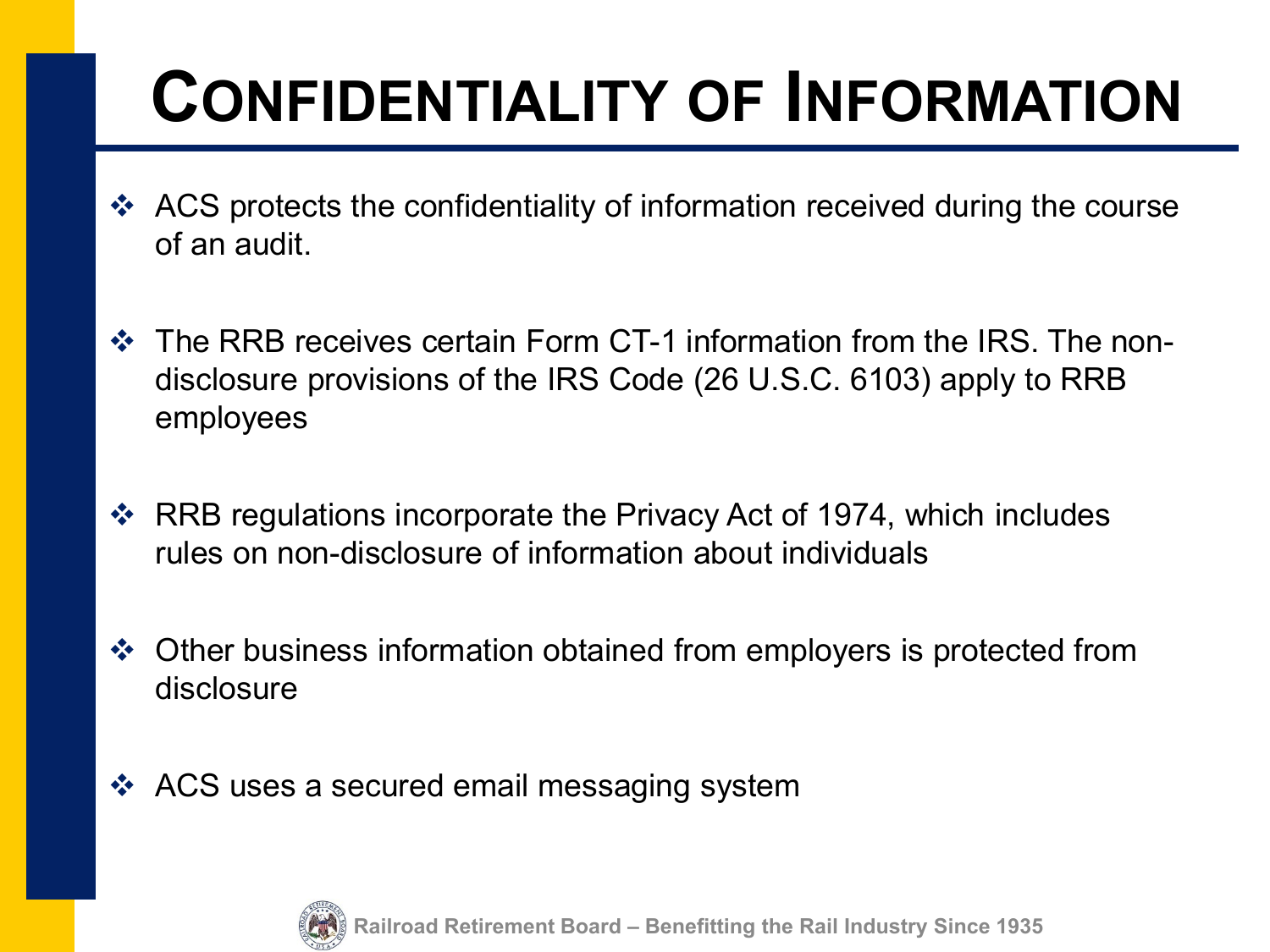

### **RRB – IRS RELATIONSHIP**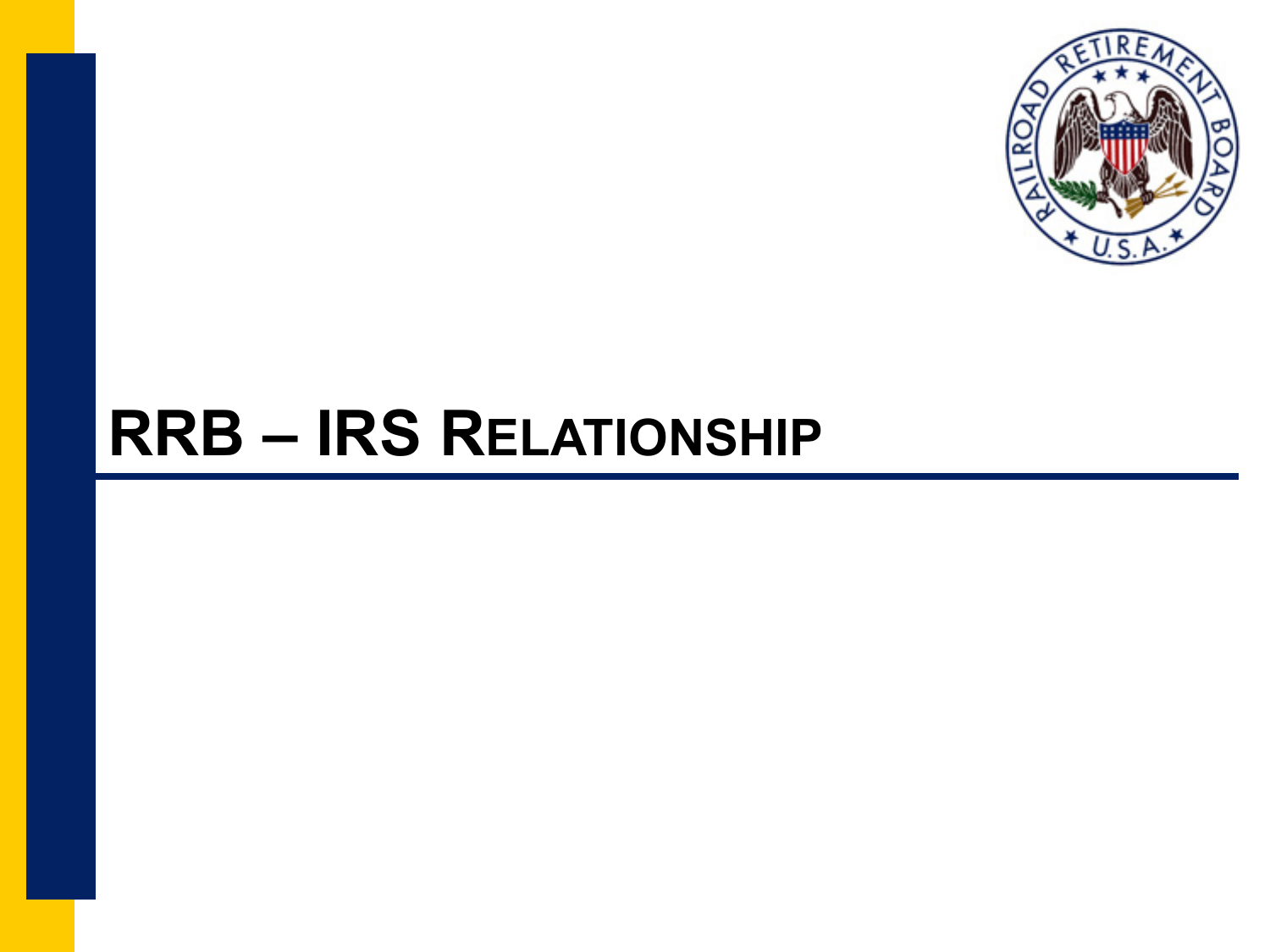### **MEMORANDUM OF UNDERSTANDING**

- $\cdot$  In November 2009, the RRB and the IRS executed a Memorandum of Understanding (MOU)
- $\triangle$  The agreement provides that the RRB will send the IRS any final audit reports that involve unresolved RRTA issues
- The IRS forwards copies of railroad employment tax audit results (6103 of the Internal Revenue Code) to the RRB
- $\clubsuit$  The agreement also allows for:
	- the RRB to request the IRS to protect the statutes of limitations from expiring, and
	- RRB and IRS personnel to participate in audit training sessions, conferences and seminars

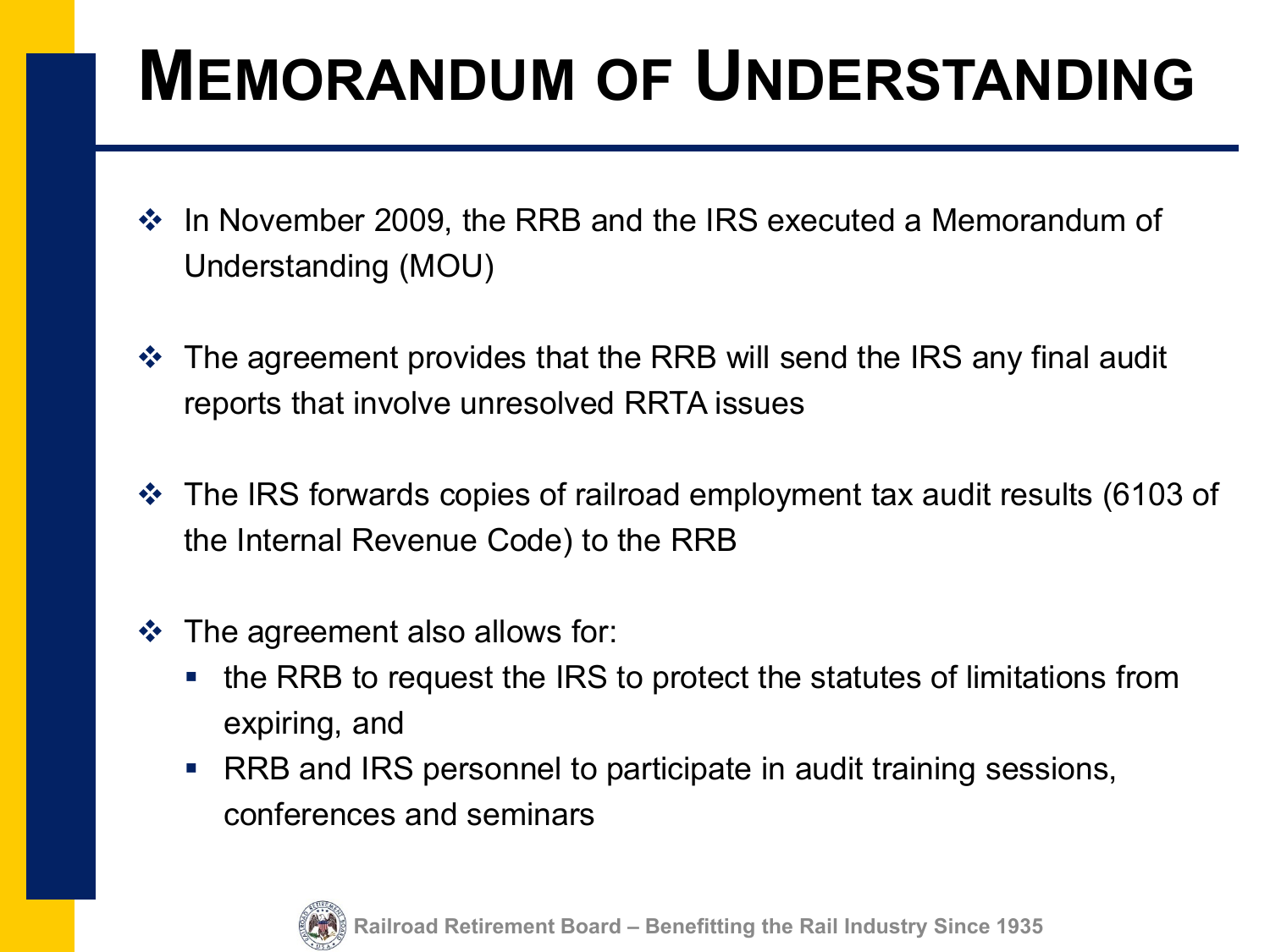# **RRB AUDIT VS. IRS AUDIT**

- ◆ While it may appear audits conducted by the RRB and IRS are redundant, the purpose of the respective audits is very different
	- RRB audits ensure compliance with Railroad Retirement and Railroad Unemployment Insurance benefit programs
	- **IRS audits assess employment tax compliance**

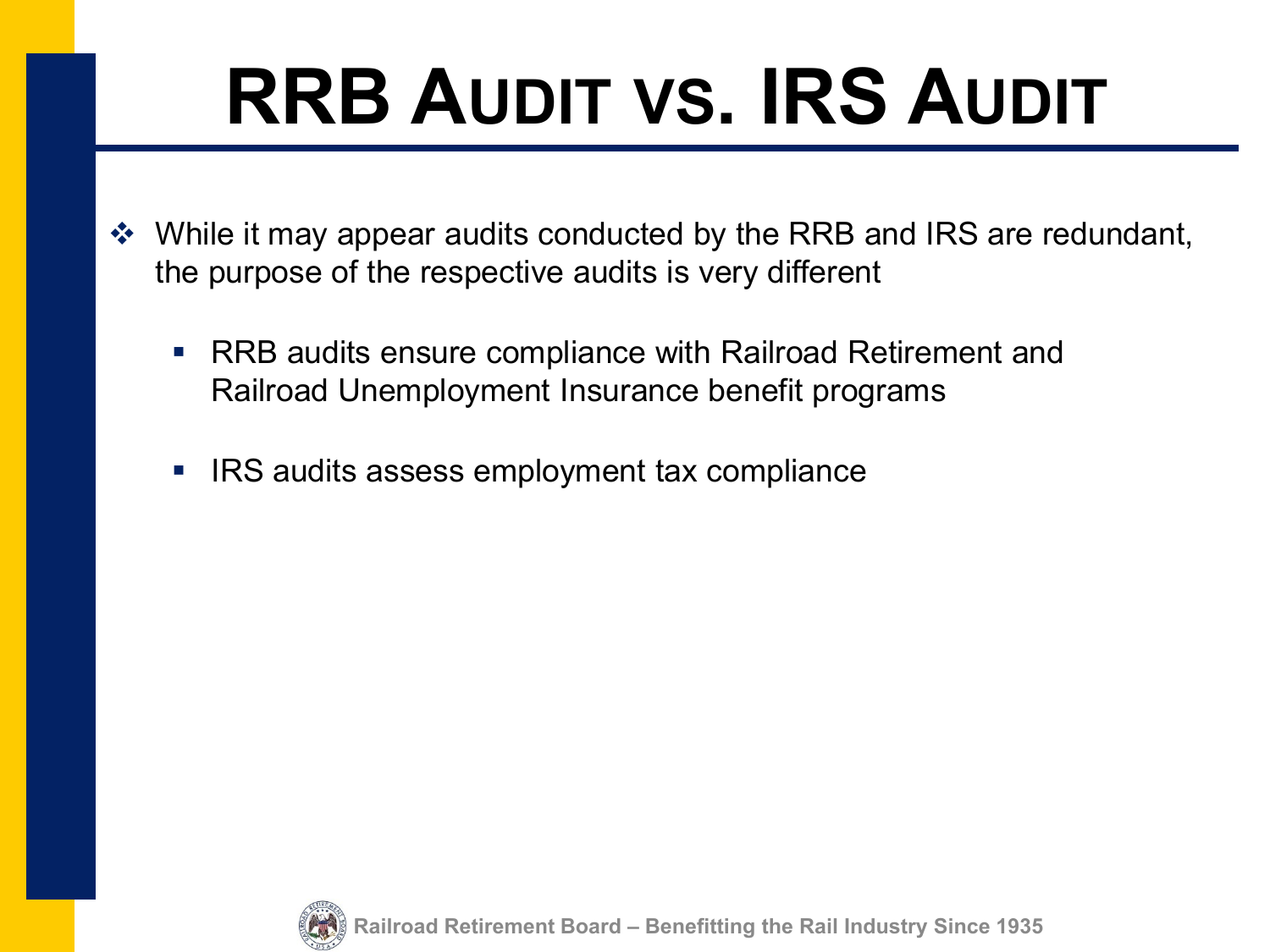# **RRB AUDIT VS. IRS AUDIT**

- The primary purpose of the RRB audit is to check the accuracy of creditable service and compensation reports filed with the RRB
	- These reports include Forms BA-3, BA-4, BA-9 and BA-11 reports
- An RRB audit also ensures the accuracy of RUIA compensation and contributions, Forms DC-1 and that recoveries of benefits are paid under Section 2(f) and 12(o) of the Act
- $\triangle$  The IRS RRTA audit is focused on the proper tax withholding, tax deposits, treatment of compensation as taxable or non-taxable, and treatment of individuals as employees or independent contractors

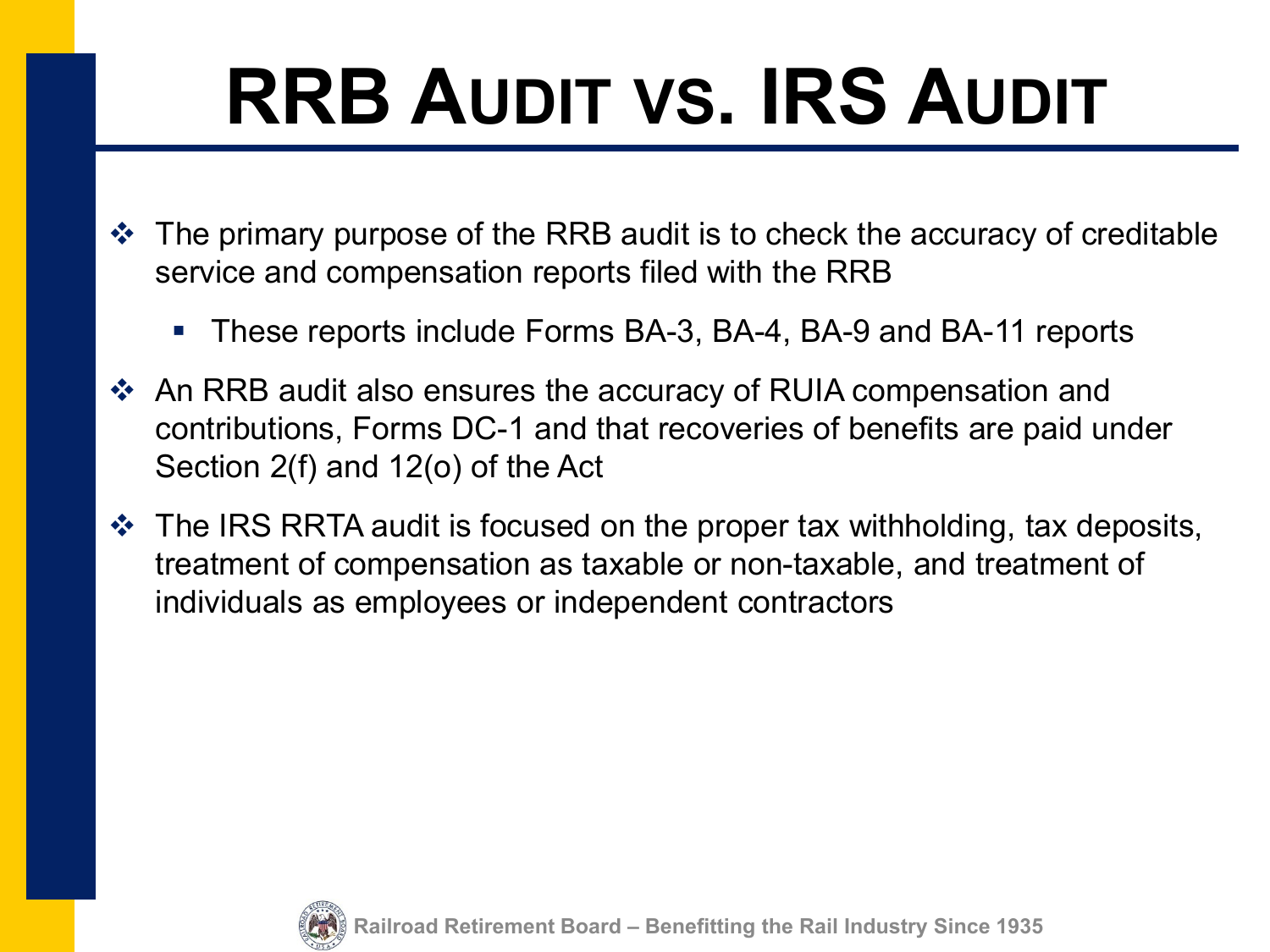### **SOURCES**

- 1. Railroad Retirement Act 45 U.S.C. Sections 231 et seq.
- 2. Railroad Unemployment Insurance Act 45 U.S.C. Sections 351 et seq.
- 3. RRB Regulations 20 C.F.R. parts 1 to 399
- 4. Employer Reporting Instructions
- 5. RRB Website (www.RRB.gov)